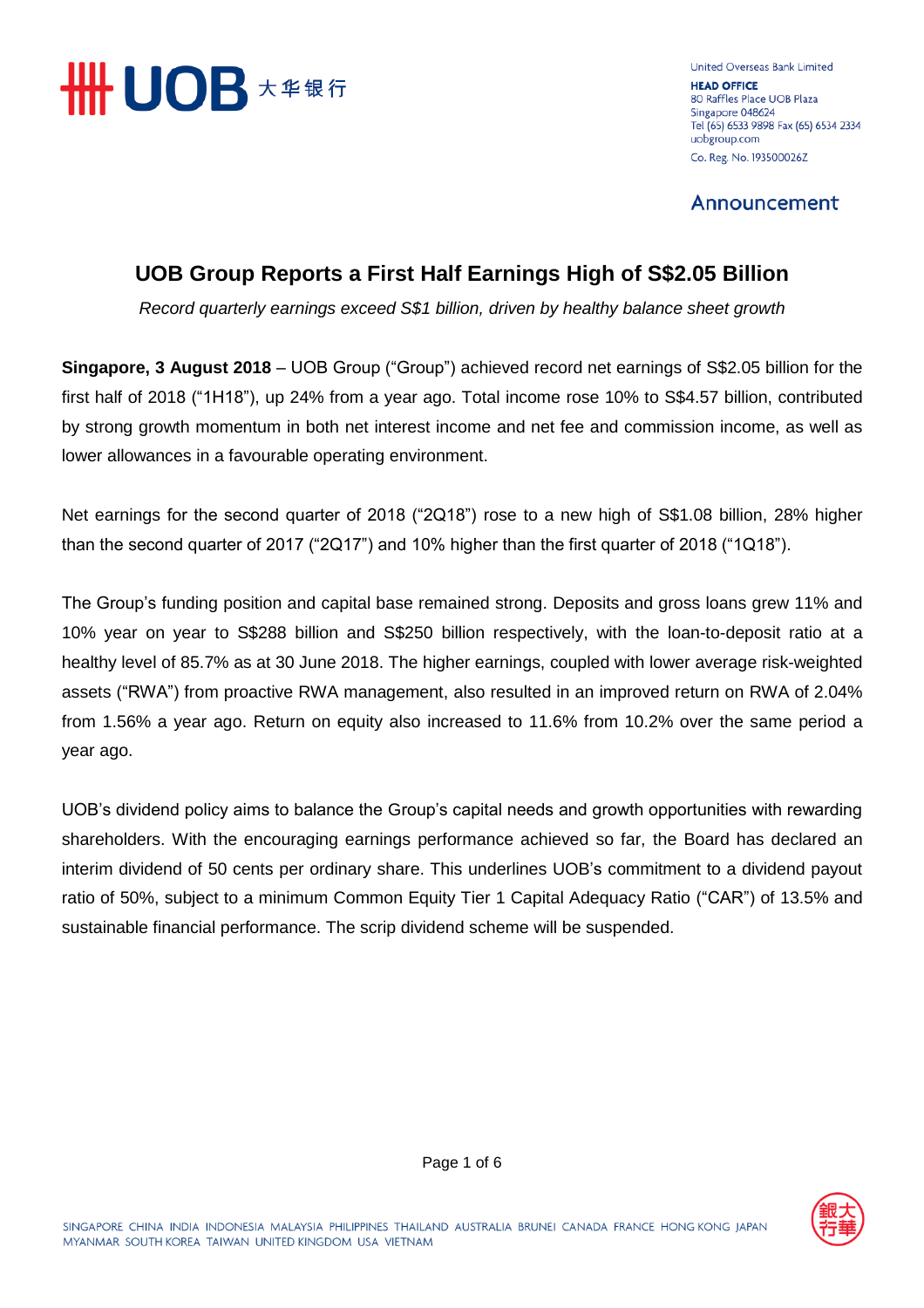

#### **First half 2018 earnings**

The Group reported net earnings of S\$2.05 billion for 1H18, 24% higher than the same period a year ago.

The 13% year-on-year increase in net interest income to S\$3.01 billion was supported by an uplift in net interest margin and broad-based loan growth of 10%. Net interest margin improved 9 basis points to 1.83%, driven by an increase in net loan margin of 7 basis points amid a rising interest rate environment. Active balance sheet management was also a contributor, resulting in a higher blended interbank and securities margin by 24 basis points.

Net fee and commission income increased 15% to S\$1.02 billion as compared with the first half of last year, attributed to the strong performance in loan-related, wealth management, fund management and credit card fees. Other non-interest income decreased 12% to S\$546 million, mainly due to lower net trading income from fair value changes on hedges of structural positions in 1Q18 and lower net gains from investment securities.

All business segments achieved strong income growth in 1H18 as compared with a year ago. Total income for Group Retail rose 5% to S\$1.94 billion, mainly driven by double-digit growth in fee-based income from wealth management and credit cards. Group Wholesale Banking income grew 11% to S\$1.93 billion, led by volume growth and higher loan margin, coupled with increased contribution from fee income. Global Markets also delivered high single-digit growth of 9% to S\$271 million, attributable to higher trading income and favourable foreign exchange movements.

Total expenses increased 11% to S\$2.01 billion, driven by higher performance-related staff costs and planned IT-related investments as the Group continued to invest in talent and infrastructure to support its digitalisation initiatives and to enhance productivity, product capabilities and customer experience seamlessly across all touchpoints. The cost-to-income ratio for 1H18 rose marginally to 43.9%, reflecting the Group's discipline in cost management.

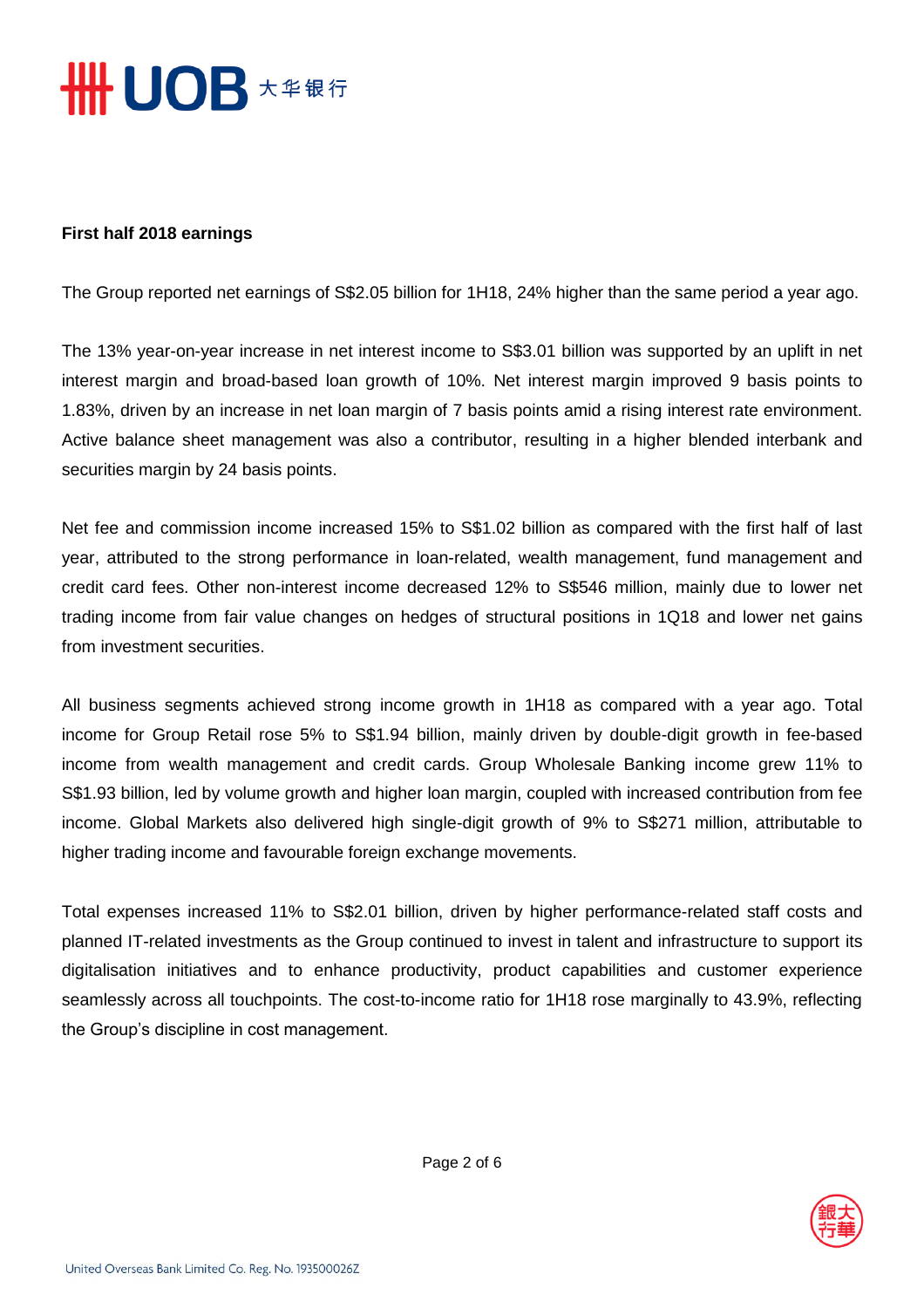

Total allowances decreased 54% to S\$170 million from a year ago, mainly due to the favourable operating environment resulting in a resilient loan portfolio, and lower residual risks from the oil and gas and shipping sectors as compared with prior periods. Credit costs on non-performing loans ("NPL") for 1H18 were 11 basis points.

## **Second quarter 2018 earnings 2Q18 versus 2Q17**

The Group reported net earnings of S\$1.08 billion in 2Q18, 28% higher as compared with the same quarter last year, attributed to strong overall operating income.

Net interest income grew 14% to S\$1.54 billion, supported by loan growth of 10% and an improvement in net interest margin by 8 basis points to 1.83%

Net fee and commission income rose 11% to S\$498 million, contributed by broad-based growth in loan-related, fund management, credit card and trade-related fees. Other non-interest income decreased by 3% to S\$302 million mainly due to lower net gain from investment securities.

Total expenses for the quarter increased 10% from a year ago to S\$1.02 billion, primarily from staff expenses and planned IT-related investments. The cost-to-income ratio for the quarter stood at 43.6%.

Total allowances halved to S\$90 million in 2Q18 as the prior year's higher allowances were mainly driven by specific allowance set aside for NPLs from the oil and gas and shipping sectors.

### **2Q18 versus 1Q18**

Compared with the previous quarter, net earnings for the quarter were 10% higher at S\$1.08 billion, led by healthy growth in net interest income and other non-interest income.

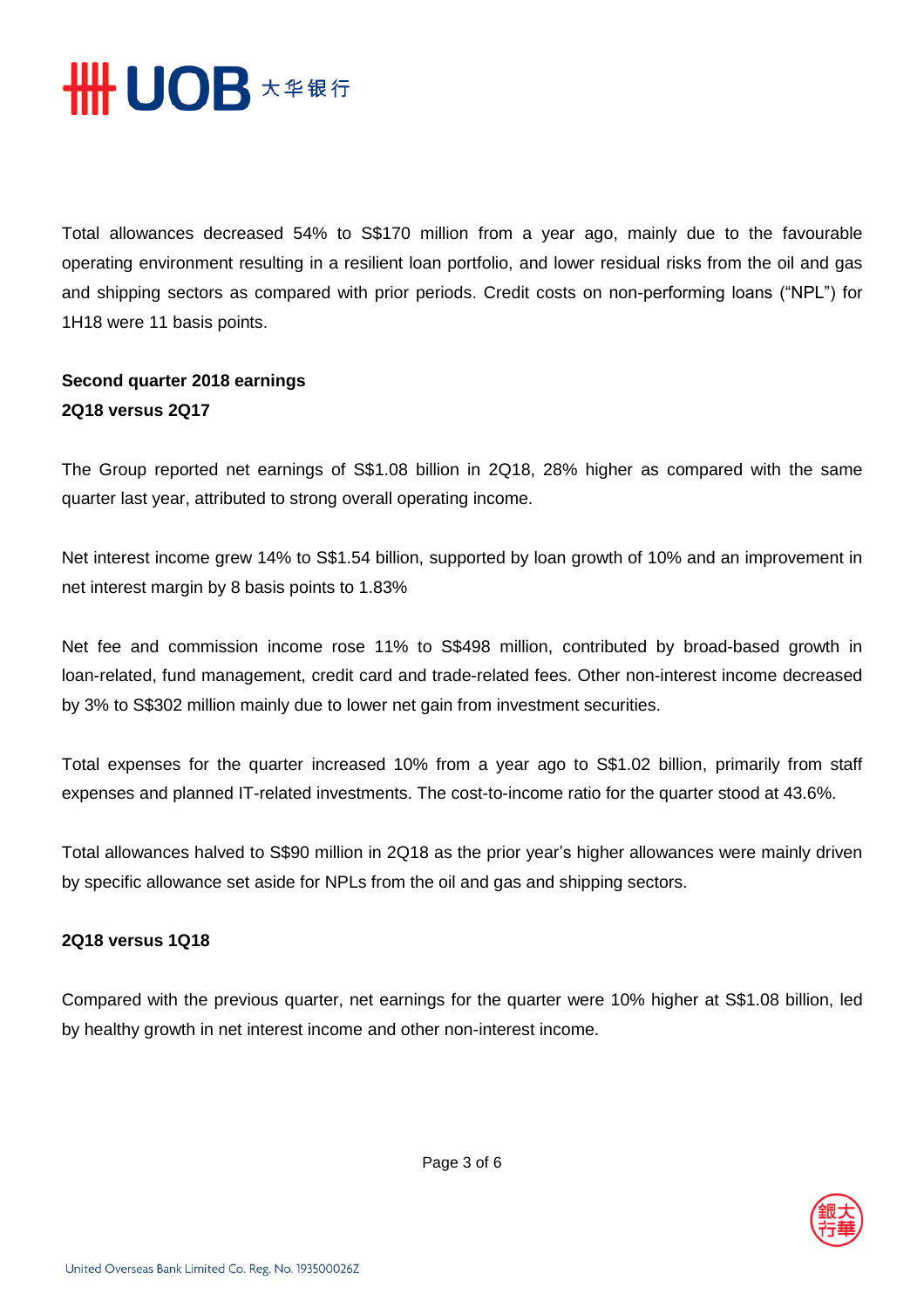

Net interest income grew 5% to S\$1.54 billion. Given the Bank's strong capital and liquidity position, the Group priced competitively for growth resulting in loans increasing 4% and a marginal decline of 1 basis point in net interest margin to 1.83% for the quarter.

Net fee and commission income decreased 4% to S\$498 million as the growth in credit card and loan-related fees was offset by lower wealth management fees. Other non-interest income rose 24% compared with last quarter, mainly from higher net trading income.

Total expenses increased 4% to S\$1.02 billion in tandem with income growth, mainly from higher staff and IT-related expenses. The cost-to-income ratio improved to 43.6% due to higher operating income recorded for the quarter.

Total allowances increased to S\$90 million for the quarter largely driven by higher allowances for non-impaired assets on the back of a higher quarterly loan growth.

#### **Strong balance sheet and capital position**

The Group continued to maintain a strong funding position with a healthy loan-to-deposit ratio of 85.7%. Customer deposits and gross loans both grew strongly to S\$288 billion and S\$250 billion respectively as at 30 June 2018.

Total allowances as at 30 June 2018 decreased 3% to S\$3.93 billion as compared with a year ago mainly due to the reversal of excess general allowance in the last quarter of 2017. The quarter-on-quarter increase of 1% was mainly from allowances for non-impaired assets on a higher asset base. Total allowances for non-impaired assets stood at S\$2 billion as at 30 June 2018. This amount is above the Minimum Regulatory Loss Allowance under the revised MAS Notice 612 Credit Files, Grading and Provisioning. The coverage for non-performing assets remained stable at 89%, or 190% after taking collateral into account, with the NPL ratio steady at 1.7% as at 30 June 2018.

The average Singapore dollar and all-currency liquidity coverage ratios for 2Q18 were 206% and 142% respectively, well above the corresponding regulatory requirements of 100% and 90%.

Page 4 of 6

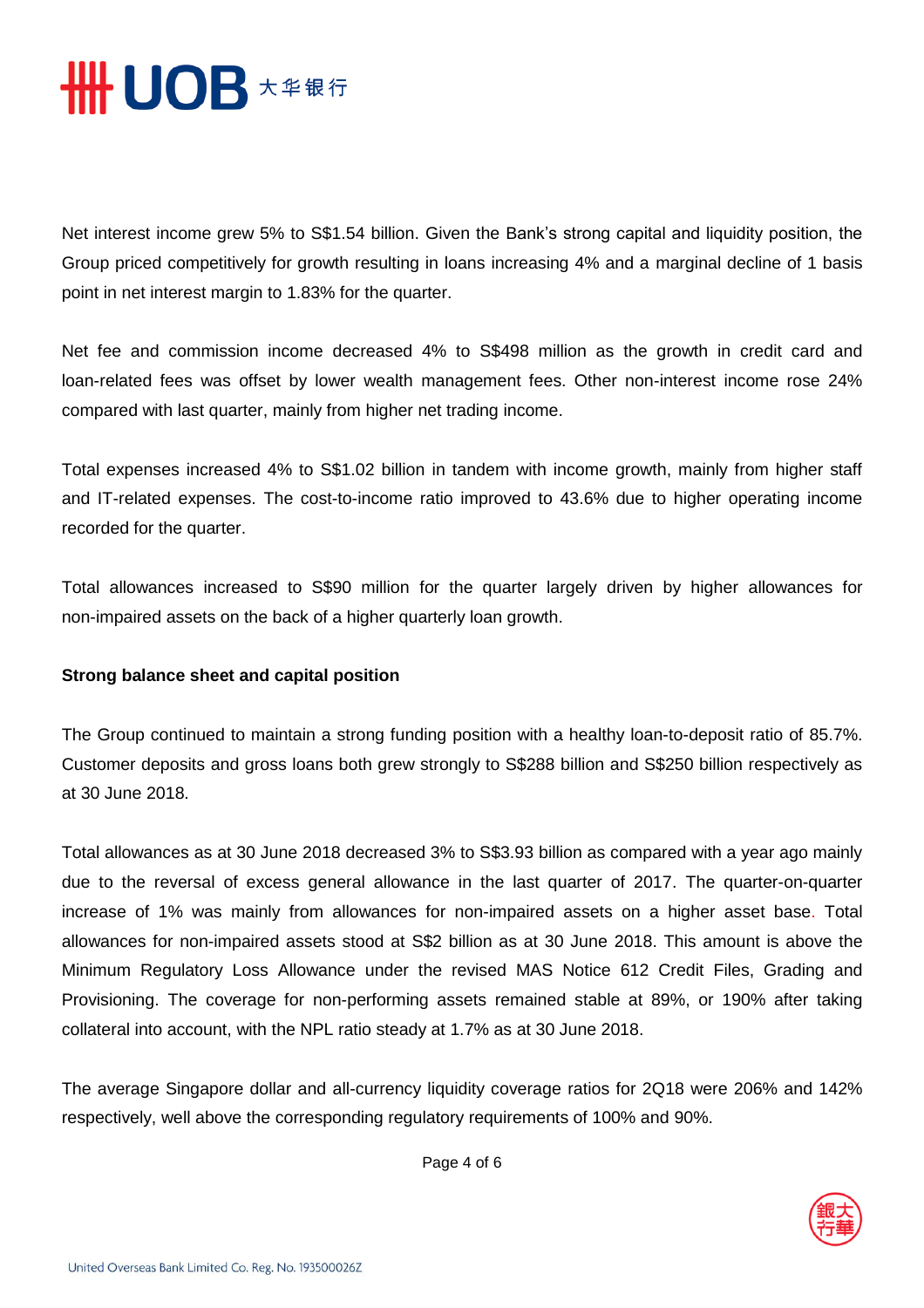

The net stable funding ratio was 110% as at 30 June 2018, above the minimum requirement of 100%.

Shareholders' equity increased 9% from a year ago to S\$37.7 billion from higher retained earnings, the issuance of US\$650 million perpetual capital securities and scrip dividend participation.

As at 30 June 2018, the Group's Common Equity Tier 1 CAR increased to 14.5% from 13.8% a year ago primarily due to higher retained earnings. The Group's leverage ratio of 7.7% was more than double the regulatory minimum requirement of 3%.

#### **CEO's statement**

Mr Wee Ee Cheong, UOB's Deputy Chairman and Chief Executive Officer, said, "Testament to our focus on generating sustainable growth, our second quarter results are built on the healthy growth momentum in the first quarter. Such discipline supports our ability to reward shareholders with an increase in interim dividend per ordinary share to 50 cents.

"In the face of rising uncertainty globally, our stable asset quality, robust capitalisation and diversified funding base put us in a strong position to drive future growth. We will remain vigilant, nimble and continue to invest in capabilities to serve our customers' evolving needs. As a long-term player, we remain steadfast in augmenting our regional footprint to extend our reach to a wider group of customers and to tap the region's connectivity potential."

– Ends –

#### **About United Overseas Bank Limited**

United Overseas Bank Limited (UOB) is a leading bank in Asia with a global network of more than 500 offices in 19 countries and territories in Asia Pacific, Europe and North America. Since its incorporation in 1935, UOB has grown organically and through a series of strategic acquisitions. UOB is rated among the world's top banks: Aa1 by Moody's and AA- by Standard & Poor's and Fitch Ratings respectively. In Asia, UOB operates through its head office in Singapore and banking subsidiaries in China, Indonesia, Malaysia and Thailand, as well as branches and representative offices across the region.